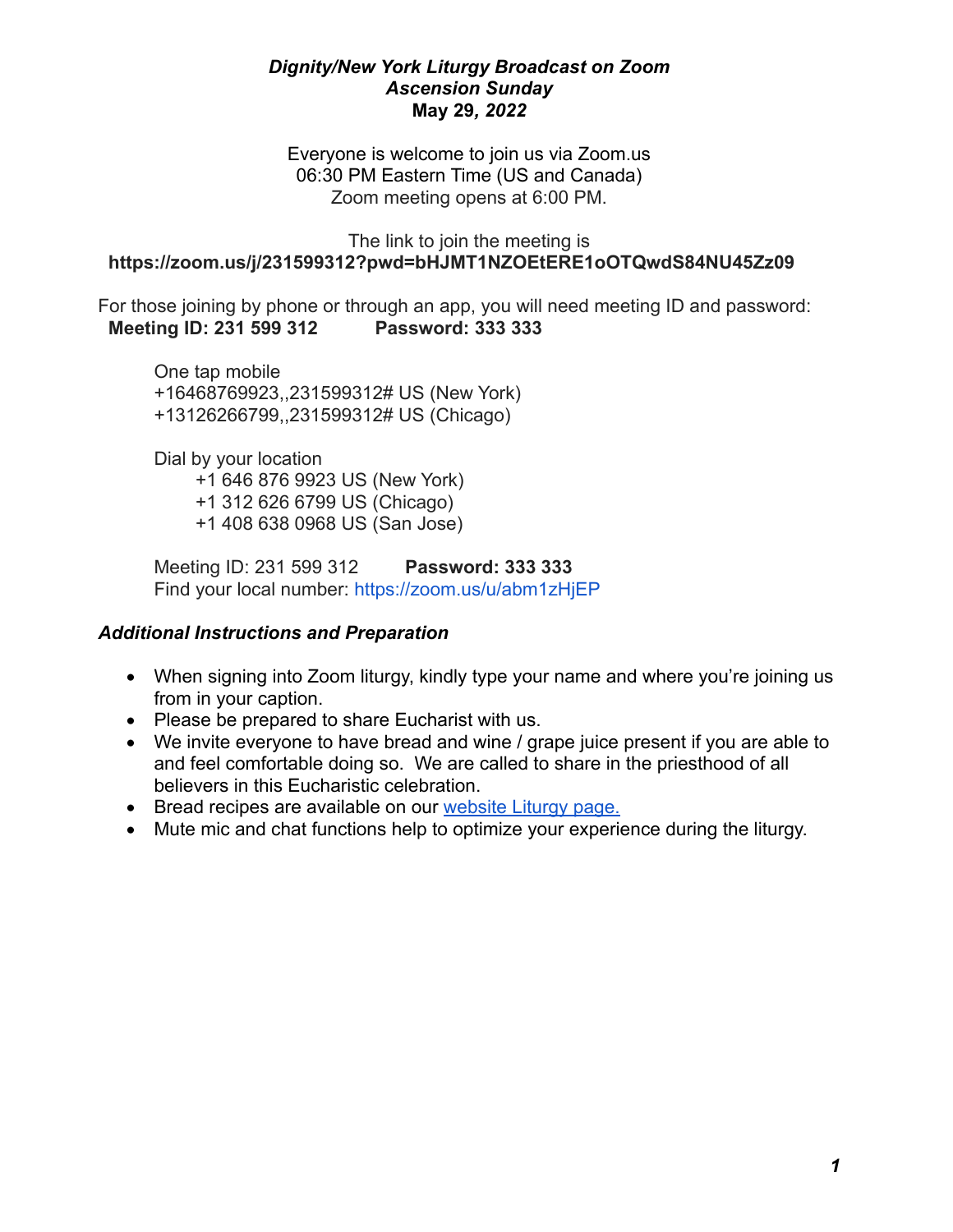# **WELCOME:**

# **OPENING HYMN: A Hymn of Glory Let Us Sing, vs. 1-3 GC 453**

- 1. A hymn of glory let us sing! New hymns throughout the world shall ring: Alleluia! Alleluia! Christ, by a road before untrod. Ascends unto the throne of God. Alleluia! Alleluia! Alleluia! Alleluia! Alleluia!
- 2. The holy apostolic band Upon the Mount of Olives stand. Alleluia! Alleluia! And with his faithful foll'wers see Their Lord ascend in majesty. Alleluia! Alleluia! Alleluia! Alleluia! Alleluia! 3. To whom the shining angels cry, 'Why stand and gaze upon the sky?' Alleluia! Alleluia!
	- 'This is the Savior!' Thus they say, 'This is his glorious triumph day!' Alleluia! Alleluia! Alleluia! Alleluia! Alleluia!

#### **SIGN OF THE CROSS & GREETING:**

| Presider: | Alleluia, Christ is Risen!                    |
|-----------|-----------------------------------------------|
| All:      | <b>Christ is Risen indeed. Alleluia!</b>      |
| Presider: | Blessed be God,                               |
|           | who gives us life with all of creation,       |
|           | joins us to the saving death of $+$ Christ,   |
|           | and raises us to new life by the Holy Spirit. |
|           | Blessed be the Trinity.                       |
| All:      | <b>Blessed be God forever.</b>                |

## **SPRINKLING RITE**

 **HYMN:** This Is The Feast vs 4, 5 GC 429

This is the feast of victory for our God. Alleluia, alleluia, alleluia.

- 1. Worthy is Christ, the Lamb who was slain, whose blood set us free to be people of God.
- 2. Power, riches, wisdom, and strength, and honor, blessing, and glory are his.
- 3. Sing with all the people of God, and join in the hymn of all creation.
- 4. Blessing, honor, glory, and might be to God and the Lamb forever. Amen.
- 5. For the Lamb who was slain has begun his reign. Alleluia.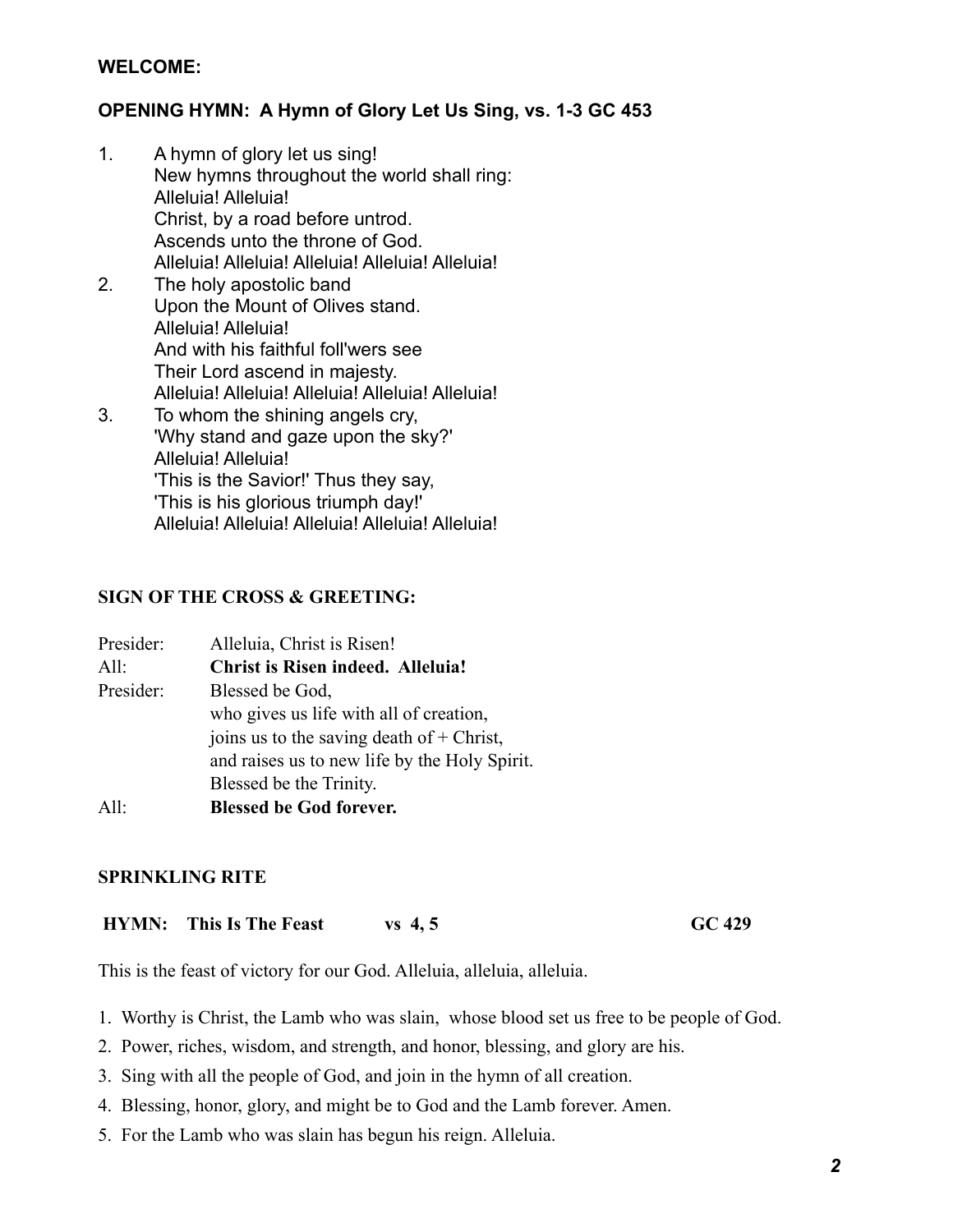## **OPENING PRAYER:**

**FIRST READING: Acts 1:1-11** 

# **RESPONSORIAL: All the Earth, Proclaim God's Glory GC 552**

All the earth, proclaim God's glory. Sing with songs of love. Music, dancing, new songs rising, God of beauty, God of splendor, God of wonder and love.

- 1. Loving kindness to all nations. Peace across the land and sea. Harps and cymbals sound the message, blend in harmony.
- 2. For the God of living splendor, God of mighty deeds, keeps the promise to the faithful, breathing Spirit's peace.
- 3. Pour on us new clean water. Cleanse, refresh our souls. Give to us a willing spirit. Heal us, make us whole.

**SECOND READING: Ephesians 1:17-23** 

| JLVVIIV IILAVIIIV.                                                                                                      | L                                         |                                        |
|-------------------------------------------------------------------------------------------------------------------------|-------------------------------------------|----------------------------------------|
| <b>GOSPEL ACCLAMATION:</b><br><b>GOSPEL READING:</b>                                                                    | <b>Festival Alleluia</b><br>Mark 16:15-20 | <b>James Chepponis</b><br>Danny Larkin |
| <b>SCRIPTURE REFLECTION:</b>                                                                                            |                                           | Danny Larkin                           |
| <b>PRAYERS OF THE FAITHFUL:</b>                                                                                         | Risen Savior, hear us.                    |                                        |
| <b>PRESENTATION HYMN:</b> <i>I Am the Vine</i>                                                                          |                                           | GC 672                                 |
| I am the vine, you are the branches. Remain in me, you shall be fruitful.<br>Love for the world, hope for the hopeless. |                                           |                                        |
| If you love, then you must root yourself in me;<br>1.<br>For the branch will fail and die without the tree.             |                                           |                                        |

2. If you give, then you must give yourself to me; For the well will soon run dry without the sea.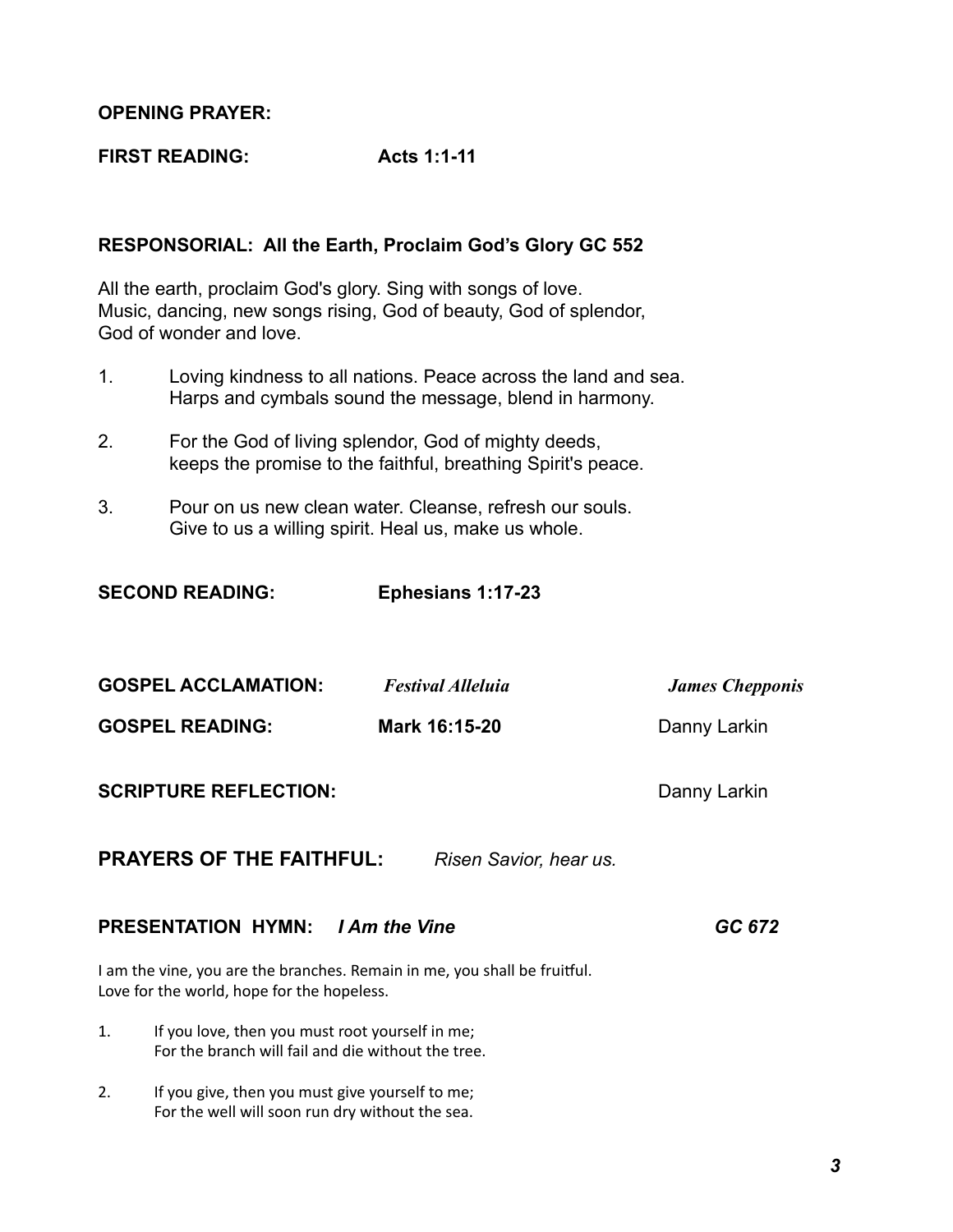# **EUCHARISTIC PRAYER:**

*Adapted by Fr. Joseph McOscar, from ICEL, An Original Eucharistic Prayer Introductory Dialogue as in the standard Order of Liturgy.*

**Presider:** Blessed are you Strong and Faithful God. All your works, the height and the depth, echo the silent music of your praise. In the beginning, your word summoned light; night withdrew, and creation dawned. As ages passed unseen, waters gathered on the face of the earth and life appeared. When the times at last had ripened and the earth grown full in abundance, you created in your own image humankind, the crown of all creation. You gave us breath and speech, that all the living might find a voice to sing your praise. So now, with all the powers of heaven and earth, we chant the ageless hymn of your glory.

## Preface Acclamation: Holy, Holy GC 228

**Presider:** All Holy God, how wonderful the work of your hands! You restored the beauty of your image when sin had scarred the world.

**ALL:** As a mother tenderly gathers her children, you embraced a people as your own and filled them with longing for a peace that would last forever and for a justice that would never fail.

Through countless generations your people hungered for the bread of freedom. From them you raised up Jesus, the living bread, in whom ancient hungers were satisfied. He healed the sick, though he himself would suffer; he offered life to sinners, though death would hunt him down. But with a love stronger than death, he opened wide his arms and surrendered his spirit.

**Presider:** God most gracious, let your Holy Spirit move in power over us,

**ALL:** And over our earthly gifts of bread and wine, that they may become the Body and Blood of Christ. On the night before he met with death, Jesus came to table with those he loved.

He took bread and blessed you, God of all creation: He broke the bread among his disciples and said:

Take this, all of you, and eat it: this is my Body, which will be given up for you. **(PAUSE)**

**Presider:** When Supper was ended:

**ALL:** Jesus took a cup of wine and gave thanks to You, God of all creation; He passed the cup among his disciples and said:

Take this, all of you, and drink from it: this is the cup of my Blood, the Blood of the new and everlasting covenant. It will be shed for you and for all so that sins may be forgiven. Do this in memory of me. **(PAUSE)**

**Presider:** Let us proclaim the mystery of faith.

*Memorial Acclamation GC 306*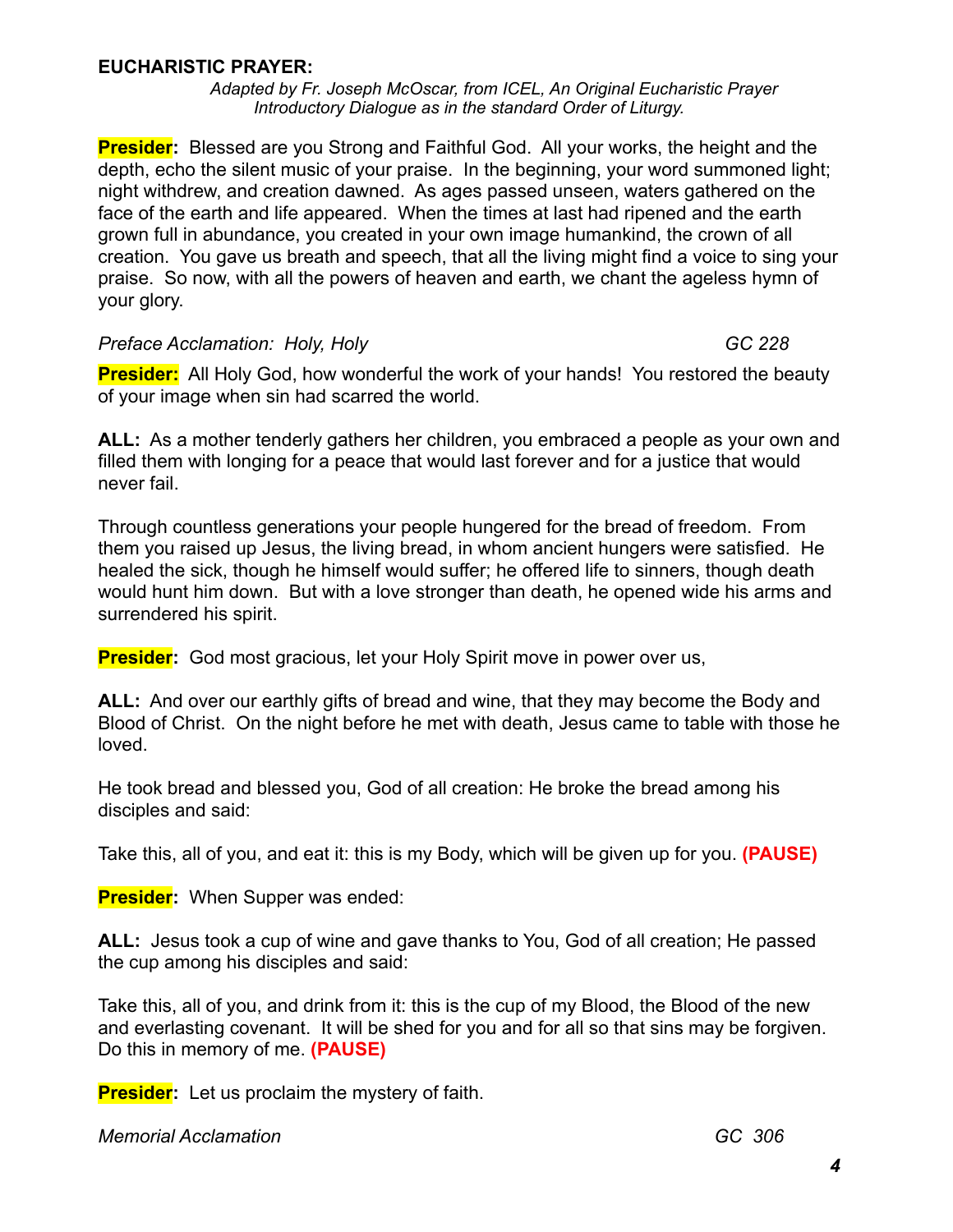**Presider:** God most Holy, we commemorate Jesus, Your Beloved One, as we offer this sacrifice.

**ALL:** Death could not bind Him up, for You raised him up in the Spirit of Holiness and exalted him as the Source of all creation. May the coming again of Christ in glory find us ever watchful in prayer, strong in love, and faithful to the breaking of the bread.

**Presider:** Rejoicing in the Holy Spirit, your whole Church offers thanks and praise, together with our Pope, our bishops, our Dignity leaders and all those who minister among your people, and those whose gifts and vocations are not yet recognized by your Church on earth.

**ALL:** We pray for ourselves here present and for all whose lives bring hope to this world. God of the living and the dead, awaken to the undying light of pardon and peace those fallen asleep in faith, especially those we remember in our hearts.

**Presider:** We pray for those who have died alone, unloved and unmourned. Gather them all into communion with Mary, the Mother of God, and with all your Saints.

**ALL:** Then, at last, will all creation be one and all divisions healed, and we shall join in singing your praise through our Savior, Jesus Christ.

*Eucharistic Doxology And Amen GC 168* Through Christ, With Christ, In Christ, in the unity of the Holy Spirit, all glory and honor is yours All-loving (Almighty) God, for ever and ever. Amen.

# **THE GREATEST PRAYER:**

*(please begin "Our Ever-loving God, who art in Heaven…")*

# **THE PEACE:**

| THE BREAKING OF THE BREAD:<br><b>Lamb of God</b> | GC 225 |
|--------------------------------------------------|--------|
|--------------------------------------------------|--------|

# **COMMUNION HYMN:** *All Who Hunger GC 820*

1. All who hunger, gather gladly; holy manna is our bread. Come from wilderness and wand'ring. Here, in truth, we will be fed. You that yearn for days of fullness, all around us is our food.

Taste and see the grace eternal. Taste and see that God is good. Taste and see the grace eternal. Taste and see that God is good.

- 2. All who hunger, never strangers, seeker, be a welcome guest. Come from restlessness and roaming. Here, in joy, we keep the feast. We that once were lost and scattered in communion's love have stood.
- 3. All who hunger, sing together; Jesus Christ is living bread. Come from loneliness and longing. Here, in peace, we have been led.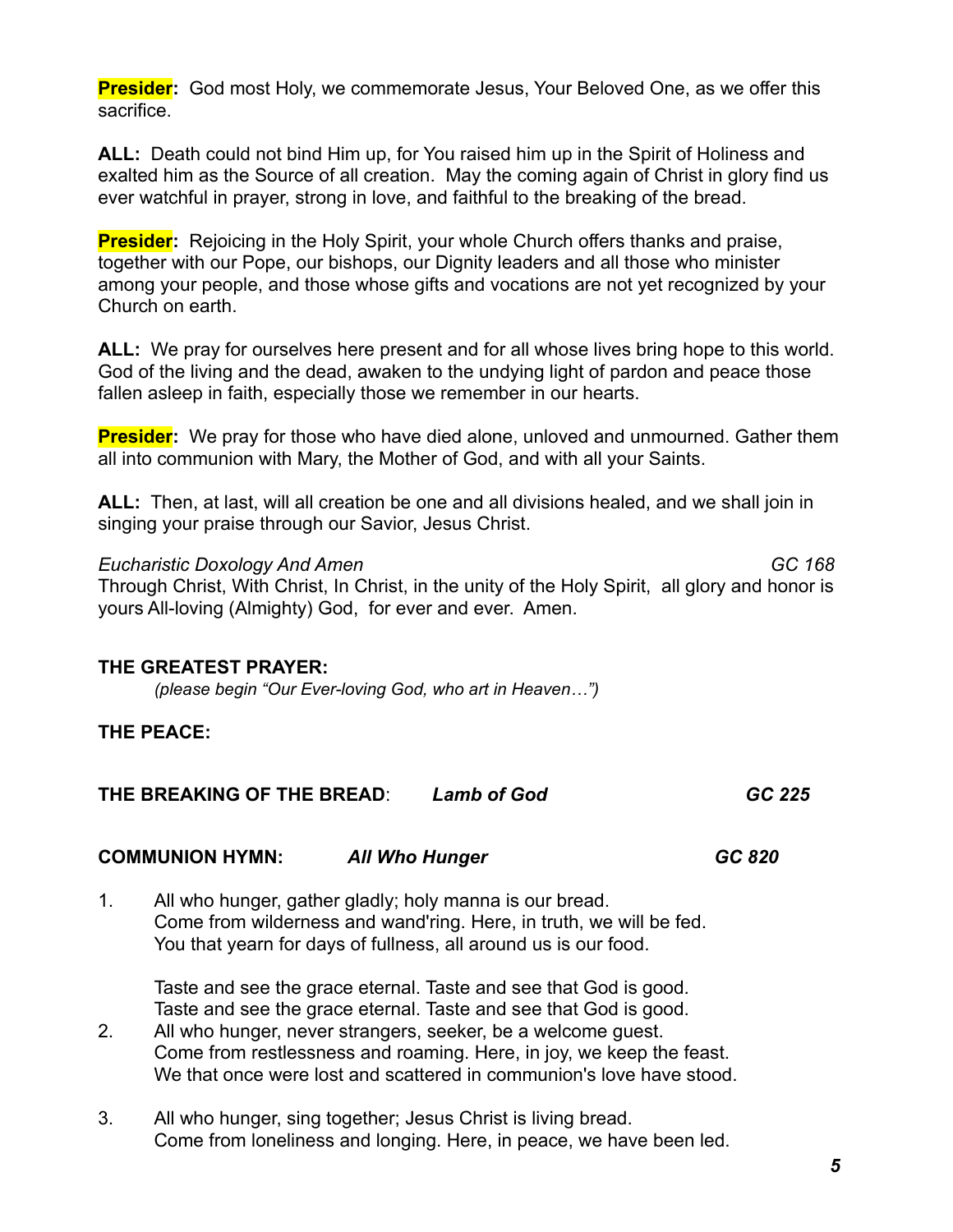Blest are those who from this table live their lives in gratitude.

## **POST COMMUNION MEDITATION POEM**

In Dignity/New York's commitment to diversity, we will recognize the Asian American and Pacific Islander Heritage Month which recognizes the contributions and influence of Asian Americans and Pacific Islander Americans to the history, culture, and achievements of the United States. Tonight's poet is Ocean Vuong.

Born in Saigon, poet and editor Ocean Vuong was raised in Hartford, Connecticut, and earned a BA at Brooklyn College (CUNY). Vuong is the author of the poetry collections *Time Is a Mother*  (2022) and *Night Sky With Exit Wounds* (2016), the winner of the 2017 T.S. Eliot Prize, and the chapbooks *No* (2013) and *Burnings* (2010), which was an Over the Rainbow selection by the American Library Association.

In 2014, Vuong was awarded a Ruth Lilly and Dorothy Sargent Rosenberg Poetry fellowship from the Poetry Foundation. He received a Whiting Award in 2016 and a MacArthur fellowship in 2019. He is the former managing editor of Thrush Press and currently lives in the Pioneer Valley of Massachusetts, where he is on faculty in the MFA program at the University of Massachusetts, Amherst.

# **The Last Dinosaur**

When they ask me what it's like, I tell them imagine being born in a hospice in flames. As my relatives melted, I stood on one leg, raised my arms, shut my eyes & thought: *tree tree tree* as death passed me-untouched. I didn't know god saw in us a failed attempt at heaven. Didn't know my eyes had three shades of white but only one image of my mother. She's standing under an ancient redwood, sad that her time on earth is all she owns. O human, I'm not mad at you for winning but that you never wished for more. Emperor of language, why didn't you master *No*  without forgetting *Yes?* Sure, we can make out if you want, but I'm warning you it's a lot. Sometimes I think gravity was like: To be brutally honest... & then never stopped talking. I guess what I mean is that I ate the apple not because the man lied when he said I was born of his rib but that I wanted to fill myself with its hunger for the ground, where the bones of my people still dream of me. I bet the light on this page isn't invented yet. I bet you never guessed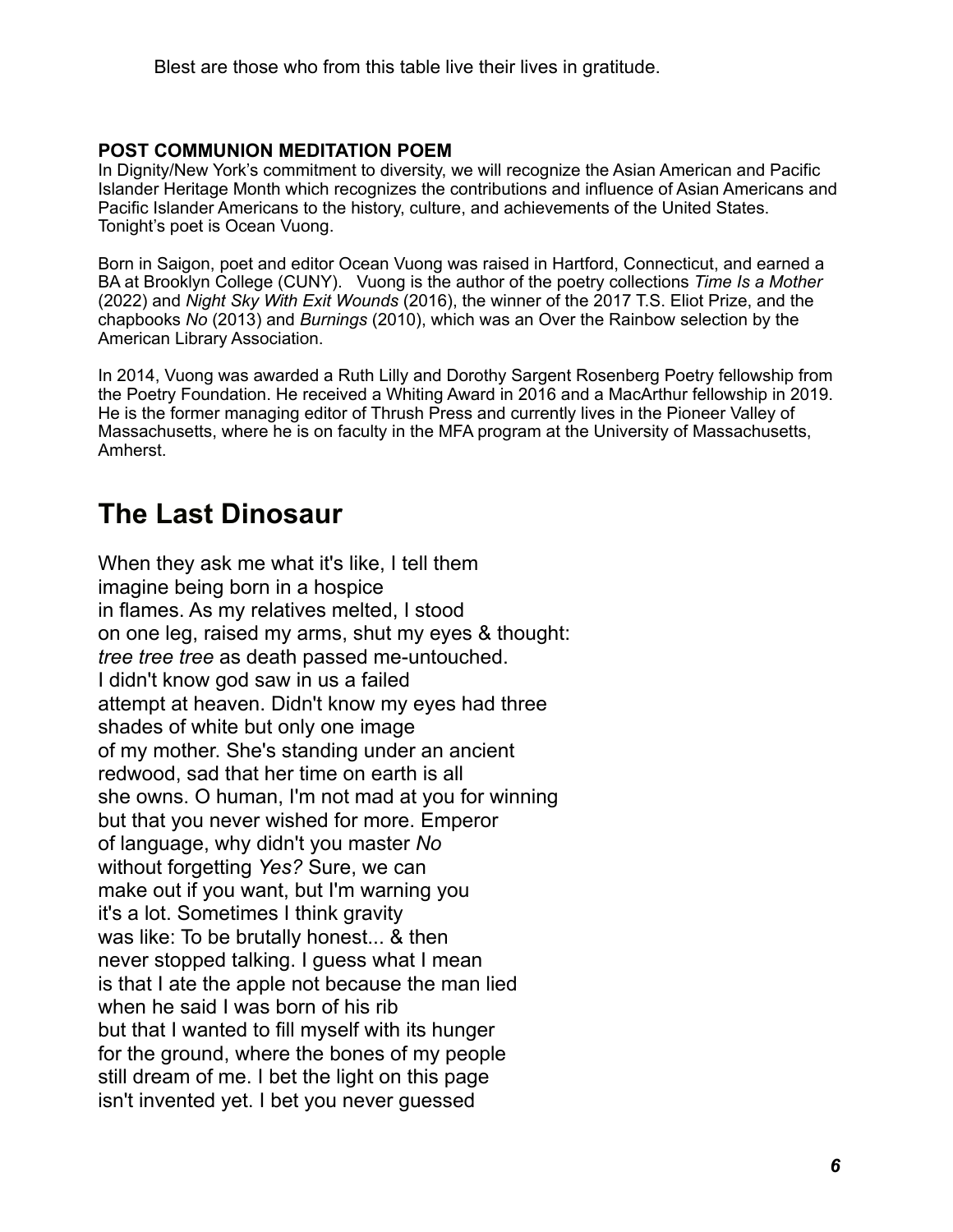that my ass was once a small-town wonder. That the triceratops went nuts when I danced. How once, after weeks of drought, I walked through my brother's laughter just to feel the rain. O wind-broke wanderer, widow of hope & ha-has. O sister, dropped seed--help me-I was made to die but I'm here to stay.

from *This Is A Mother*

# **PRAYER AFTER COMMUNION**

#### **CONCLUDING HYMN: Hail the Day that Sees Him Rise, vs. 1-3 GC 457**

- 1. Hail the day that sees him rise, Alleluia! To his throne above the skies; Alleluia! Christ, awhile to mortals given, Alleluia! Reascends his native heav'n. Alleluia!
- 2. There for him high triumph waits; Alleluia! Lift your heads, eternal gates; Alleluia! He has conquered death and sin; Alleluia! Take the King of glory in. Alleluia!
- 3. Highest heav'n its Lord receives, Alleluia! Yet he loves the earth he leaves: Alleluia! Though returning to his throne, Alleluia! Still he calls the world his own. Alleluia!

## **ANNOUNCEMENTS**

All music used with permission. Reprinted under OneLicense.net #A-700554 Permission to podcast / stream the music in this service obtained from ONE LICENSE with license #A-700554. All rights reserved.

#### **Announcements and Acknowledgement**

We encourage those who are Zoom to stay on after the closing song to chat. Those at St. John's, please exit through the common room if you are staying for the social. \*\*\*\*\*\*\*\*\*\*\*\*\*\*\*\*\*\*\*\*\*\*\*\*\*\*\*\*\*\*\*\*\*\*\*\*\*\*\*\*\*\*\*\*\*\*\*\*\*\*\*\*\*\*\*\*\*\*\*\*\*\*\*\*\*\*\*\*\*\*

Please check the **DignityNY YouTube** page or at the bottom of our website for Sunday Gospel and Homilies.

\*\*\*\*\*\*\*\*\*\*\*\*\*\*\*\*\*\*\*\*\*\*\*\*\*\*

Check out the latest DignityUSA Dateline with link below or go to the DignityUSA website: [Dateline: Conference Updates | Catholic Pride Blessing | Candidates Forum Video](https://www.dignityusa.org/civicrm/mailing/view?id=2374&reset=1) \*\*\*\*\*\*\*\*\*\*\*\*\*\*\*\*\*\*\*\*\*\*\*\*\*\*\*\*\*\*\*\*\*\*\*\*\*\*\*\*\*\*\*\*\*\*\*\*\*\*\*\*\*\*\*\*\*\*\*\*\*\*\*\*\*\*\*\*\*

**2022 Election for DignityUSA Board Members**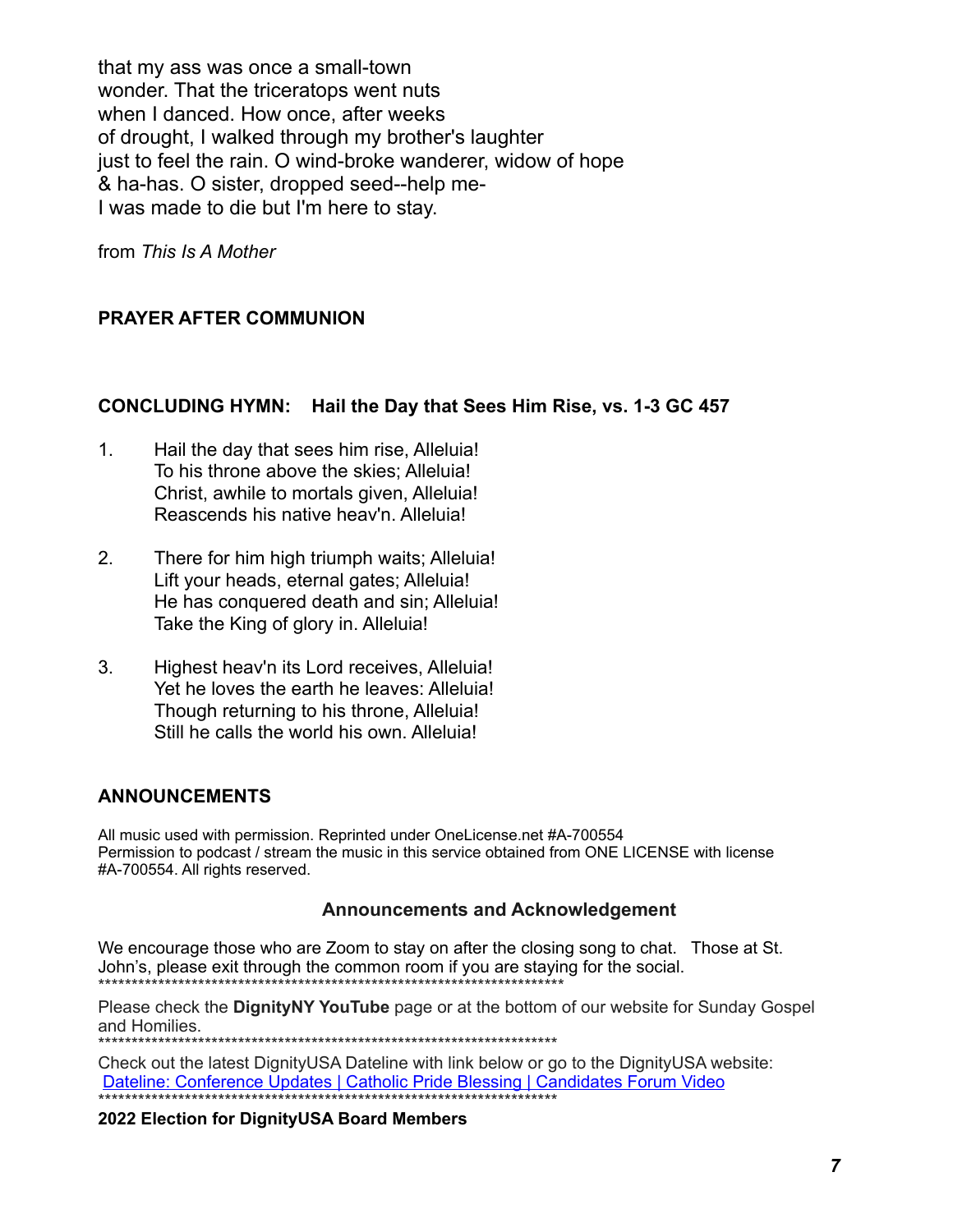All members received a ballot and if you have not voted yet, a reminder. Please use the last ballot sent or email **operations@dignityusa.org** if you have questions.

#### \*\*\*\*\*\*\*\*\*\*\*\*\*\*\*\*\*\*\*\*\*\*\*\*\*\*\*\*\*\*\*\*\*\*\*\*\*\*\*\*\*\*\*\*\*\*\*\*\*\*\*\*\*\*\*\*\*\*\*\*\*\*\*\*\*\*\*\*\*\*

Dignity/New York Anniversary Celebrations begin on June 5, 2022

Pentecost Sunday and kick off for the Chapter's 50th Anniversary year! Wear fire colors, red, orange, yellow, to celebrate the Church's birthday. Join us in the courtyard following liturgy for a festive celebration with pizza, salads, drinks and desserts.

\*\*\*\*\*\*\*\*\*\*\*\*\*\*\*\*\*\*\*\*\*\*\*\*\*\*\*\*\*\*\*\*\*\*\*\*\*\*\*\*\*\*\*\*\*\*\*\*\*\*\*\*\*\*\*\*\*\*\*\*\*\*\*\*\*\*\*\*\*\*

**Spring cleaning alert.** We are collecting men's clothing for St. Christopher's Inn, a temporary homeless shelter that provides Chemical Dependency Treatment. The Inn is a ministry of the Franciscan Friars at Graymoor, NY. We are looking for lightly worn spring and summer clothes, shirts with collars, button down or plain, Polo shirts, pants, shorts, shoes, sneakers. Cannot accept used underwear or socks. Bring items to St. John's on Sunday, May 22nd or May 29th. For further information, you may call Richard Ferrara at 646-303-4258

\*\*\*\*\*\*\*\*\*\*\*\*\*\*\*\*\*\*\*\*\*\*\*\*\*\*\*\*\*\*\*\*\*\*\*\*\*\*\*\*\*\*\*\*\*\*\*\*\*\*\*\*\*\*\*\*\*\*\*\*\*\*\*\*\*\*\*\*\*\*

#### **Pride with Dignity/New York:**

Sunday, June 5, 2022, Queens Pride is happening and DignityNY is marching. Parade occurs on 37th Ave in Jackson Heights (more details to come out next week).

Saturday, June 11, 2022, Brooklyn Pride Parade

Saturday, June 25, 2022, 6:30 pm - Pride Liturgy at St. John's in the Village Church and broadcast on Zoom

Sunday, June 26, 2022 - Witness on the sidewalk in front of St. Patrick's Cathedral Sunday, June 26, 2022 - March with Dignity/New York at the Heritage of Pride March

\*\*\*\*\*\*\*\*\*\*\*\*\*\*\*\*\*\*\*\*\*\*\*\*\*\*\*\*\*\*\*\*\*\*\*\*\*\*\*\*\*\*\*\*\*\*\*\*\*\*\*\*\*\*\*\*\*\*\*\*\*\*\*\*\*\*\*\*\*\*

If you are interested in participating in a book club. We may start reading some of the books which are now banned. At first, we would be on Zoom. Contact Lewis ([lewisnyc@gmail.com](mailto:lewisnyc@gmail.com)) if interested.

\*\*\*\*\*\*\*\*\*\*\*\*\*\*\*\*\*\*\*\*\*\*\*\*\*\*\*\*\*\*\*\*\*\*\*\*\*\*\*\*\*\*\*\*\*\*\*\*\*\*\*\*\*\*\*\*\*\*\*\*\*\*\*\*\*\*\*\*\*\*

2022 DignityUSA Conference Registration is Now Open. As with past conferences, the chapter will cover the conference registration for anyone who asks. Additional support will also be considered on a case by case basis. Speak to any Steering Committee or email [dignitynewyork@gmail.com](mailto:dignitynewyork@gmail.com)

\*\*\*\*\*\*\*\*\*\*\*\*\*\*\*\*\*\*\*\*\*\*\*\*\*\*\*\*\*\*\*\*\*\*\*\*\*\*\*\*\*\*\*\*\*\*\*\*\*\*\*\*\*\*\*\*\*\*\*\*\*\*\*\*\*\*\*\*\*\*

**Steering Committee** meets on the second Tuesday of the month at 7:30 pm on Zoom. All are welcome. Meeting ID: 857 2315 4226 Passcode: 697371 \*\*\*\*\*\*\*\*\*\*\*\*\*\*\*\*\*\*\*\*\*\*\*\*\*\*\*\*\*\*\*\*\*\*\*\*\*\*\*\*\*\*\*\*\*\*\*\*\*\*\*\*\*\*\*\*\*\*\*\*\*\*\*\*\*\*\*\*\*\*

**Liturgy Committee** will meet the second Monday at 7:30 pm on Zoom. All are welcome. The Liturgy Committee is looking for more committee members. Meeting ID: 952 513 812 Passcode: 998088

\*\*\*\*\*\*\*\*\*\*\*\*\*\*\*\*\*\*\*\*\*\*\*\*\*\*\*\*\*\*\*\*\*\*\*\*\*\*\*\*\*\*\*\*\*\*\*\*\*\*\*\*\*\*\*\*\*\*\*\*\*\*\*\*\*\*\*\*\*\*

**Come to the Table:** Catholic Worship for All - **3rd Sunday** of the month • **10:30 am to 12 Noon.**  For more information, email **Patricia Russell** at ComeToTheTable@DignityNY.org \*\*\*\*\*\*\*\*\*\*\*\*\*\*\*\*\*\*\*\*\*\*\*\*\*\*\*\*\*\*\*\*\*\*\*\*\*\*\*\*\*\*\*\*\*\*\*\*\*\*\*\*\*\*\*\*\*\*\*\*\*\*\*\*\*\*\*\*\*

#### **Volunteering at Liturgies**

If you are interested in serving as a volunteer for our liturgy: help open and close the church, reader, coordinator, sacristan or tech person, we are always looking for volunteers. Please let Larry Caputo or Lewis Speaks-Tanner know you are interested. Volunteer@dignityny.org \*\*\*\*\*\*\*\*\*\*\*\*\*\*\*\*\*\*\*\*\*\*\*\*\*\*\*\*\*\*\*\*\*\*\*\*\*\*\*\*\*\*\*\*\*\*\*\*\*\*\*\*\*\*\*\*\*\*\*\*\*\*\*\*\*\*\*\*\*\*